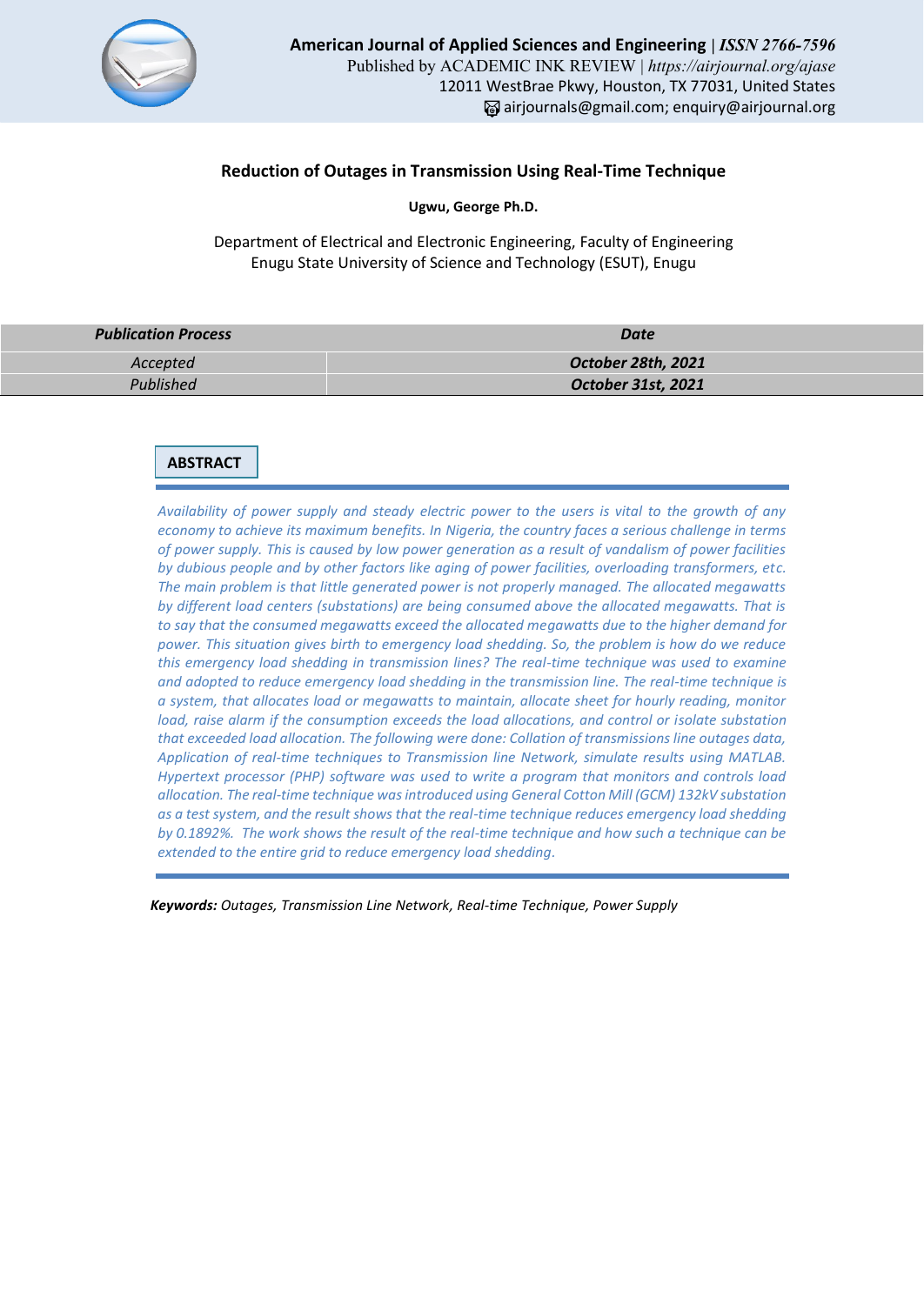## **1. Introduction**

In Nigeria, power plays a very important role in driving the economy. In agriculture, power plays a role in seedling planting, and irrigation of farmland. In the education sector, research and sectaries of the school coin easy savor as a result of steady power supply. In manufacturing industries, that is where the impact of steady power is well felt. The heavy machine is driven by a constant power supply. Governments also enjoy their series of meetings and activities of the day as a result of a steady power supply. Consumers are not left behind as they enjoyed cheap products as a result of the constant power supply. But lack of power or lack of steady power supply or at least 12 hours steady supply in Nigeria had posed a serious threat to all sections of the economy. For instance, in the education sector, lack of a steady power supply had delayed researches, prices of commodities and services had gone up and no remedy had been done to salvage the situation.

In a hospital, the same menaces of frequent outages are also experienced there. The money hospital spent on diesel to power their generator is unbearable, which is not also clean and carbon iv oxide generator release is hazardous to human health. The Hospital that is supposed to be a relief to the patient now turns to be a threat to the patient due to the nature of some hospitals and where the generator is located. The annoying part is that the patients bear the pain accrued from the cost of powering their generator set. In manufacturing industries is where the impact of power outage is experienced most. Due to constant emergency load shedding and sometimes system collapse, manufacturing industries find it difficult to produce their product. For instance, in polythene small scale industries, popularly known as waterproof or leather or nylon. They use an extruder to melt the polythene but due to constant emergency load shedding they cannot afford a big generator to power the cutting machine but the small generator cannot power the extruder as a result of this, their business lead to a queuing system when the supply came and within some hours they enter emergency load shedding. Generally, power outages had affected the manufacturing industry in terms of emergency load shedding. Lying off workers due to the high cost of production and low turnover as a result of an increase in the prices of commodities.

Reducing power outages in Nigeria will be a welcome development to address the difficulties government, residential occupants, manufacturing, hospitals, school, and agricultural sectors experienced. That is the motive of this research work.

**What is a power outage?** Power outage is the temporal or permanent drop or cutoff of power from the source to the receiving end. There are different types of outages based on the report gathered from TCN operators and from their logbook which is stated below.

Plan outage: this is kind of outage occurs when there is maintenance work. It can be as a result of topping oil in the transformer, recasting of cable or conductors, replacing outdated panels, etc.

**Load shedding:** this kind of outage occurred as a result of the drop in the generator, which led the system operator to shed load in order to maintain the load that will not cause problems to the system, or leads to force outage or system failure.

**Force outage:** this kind of outage occurred as a result of a fault on the line. This takes place when vegetation touches the line, it leads to earth fault when two lines meet each other which lead to over current faults, in a case the distribution company doesn't have good protection system because of windy condition, it trips and inter trip the transmission 132KVbreaker. Another form of force outage is when the generated load is not used, which causes the 330KV line to be in a very high voltage and trip the line on high voltage.

Emergency load shedding: this occurred when the consumed megawatts exceeded allocated megawatts.

In the past, many techniques, tools, and methods were employed to reduce outage in the transmission line which includes clearing the right of way, that is clearing vegetation, using modern protection systems, using fuzzy logic and artificial neural network as a tool to reduce outage, increasing the generating capacity to meet the growing demand, forecasting, that is using a mathematical formula to calculating the anticipated load for an area in the future, but as it stands today, the rate of outage, especially load shedding is alarming. This study proposes a real-time technique to reduce emergency load shedding in the transmission line.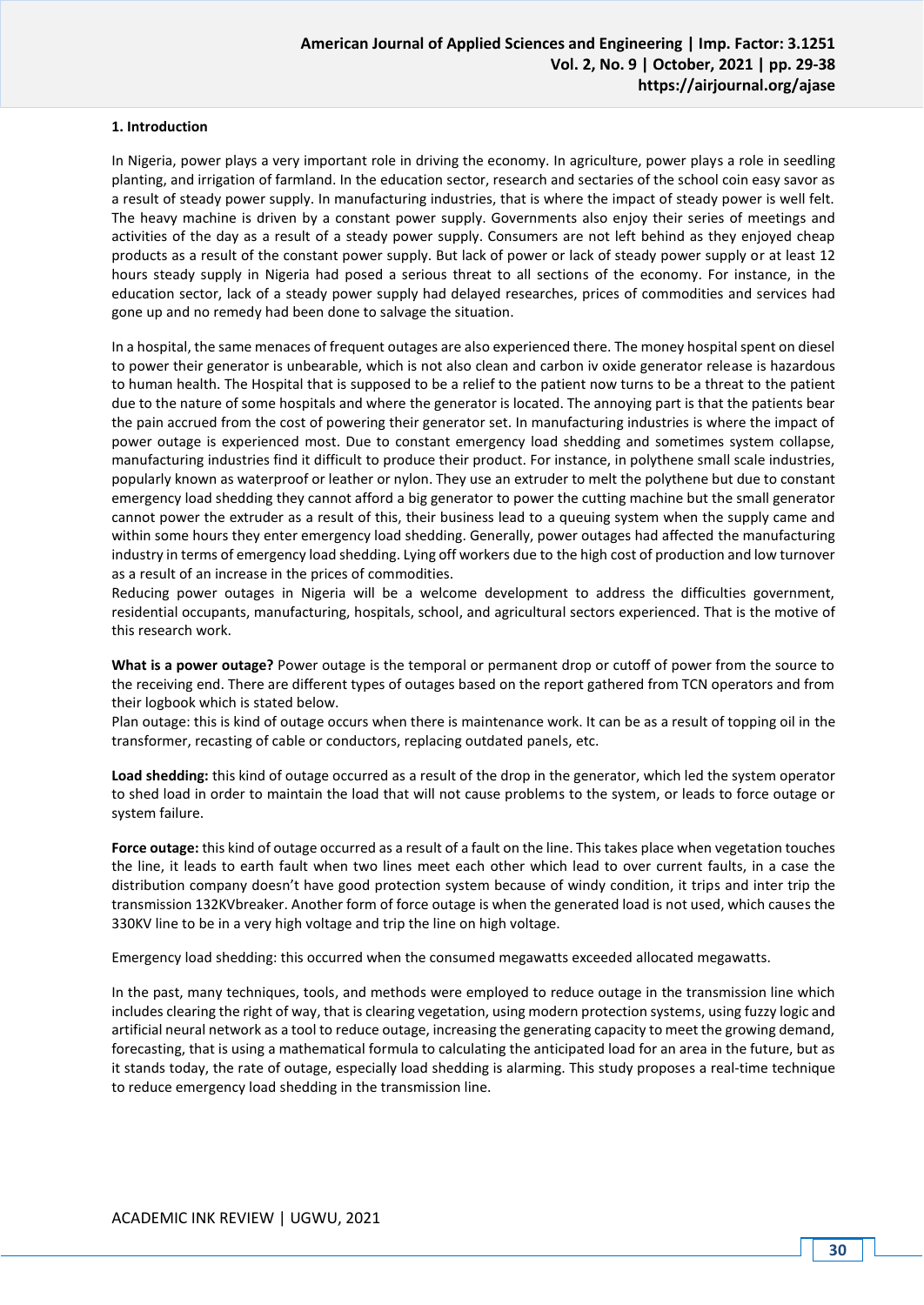### **2. Method**

### **Real-time Design**

A real-time system is a system in which the functioning of the system, the timing of the system, and the result produced by the system are the same.

The design was done as a written program that can allocate load, control, and isolate the system when a particular substation exceeded its load allocation.



#### **Figure 1: Real-time Block Model**

**Sensor:** responsible for checking the input signal

**Actuator:** It is the interface between the panel and the system

**Real-time control system:** it is responsible for making a decision based on the command it receives.

#### **Control systems**

There is an interface between the system and the ammeters, which when the consumed megawatts exceeded the allocated megawatts, the system will switch the substation OFF and send them a message that they are out, but if they are within their allocated megawatts, the system allows them to be ON.

Controls systems are in response to sensor values through their actuators, which send signals to the control system to take action based on the command it receives.

#### **3. Mathematical relationship of real-time techniques**

Real-time is a written program using Php software, the mathematical relationship of the program is shown below

```
() = …………………………………………..(1)
Where 
P = power
V= voltage 
I = current 
Cos \theta = phasor angleUsing power loss equation
 = 
2 …………………………………………………………(2)
Where 
P = Power
```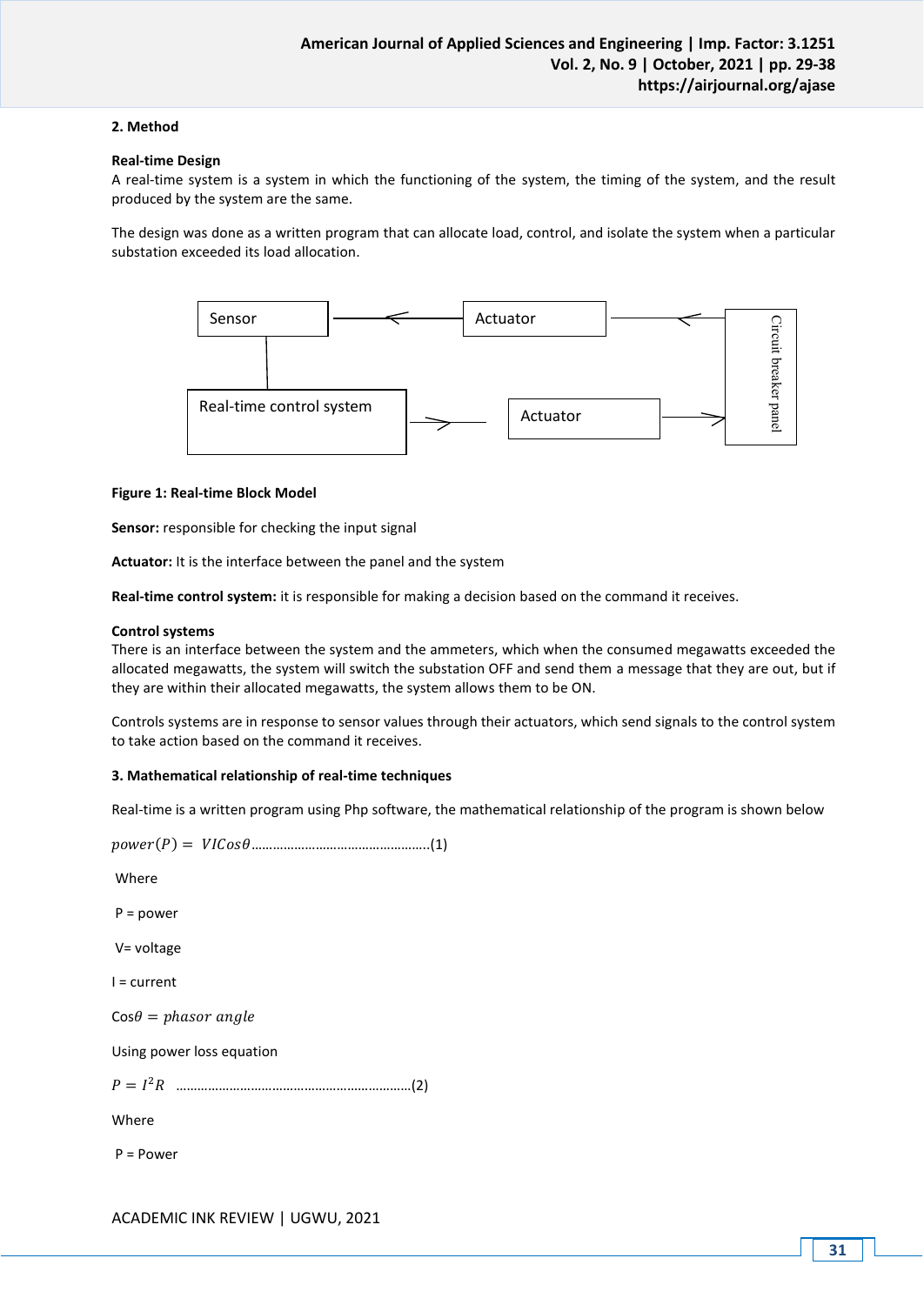$I^2$  = curent

R= resistance

Let R = …………………………………………………………(3)

Where  $\epsilon$  is the comparator that compares where the to consume load is exceed the allocated load

We now have

= 2 …………………………………………………………(4)

S0,  $\epsilon$  determine whether there will be power or not

So, let  $\epsilon_o$  indicate when the consumed load exceed the allocated loads, which made  $\epsilon$  to isolate the substation automatically, we have

= 2 0 …………………………………………………………(5)

Let  $\epsilon_0 = 0$ 

We have

 $P = I^2 \times 0$ 

 $P = 0$ 

Then Let  $\epsilon_1$ indicate when the consumed load is equal or below the allocated load, which made  $\epsilon_1$  to allow current flow to the substation automatically, we have

 $P = I^2 \epsilon_1$ 

Let  $\epsilon_1 = 1$ 

We have

 $P = I^2 \times 1$ 

 $P = I^2 \epsilon_1$  desired.

#### **The PHP Control Model**

| Eile Edit View History Bookmarks Tools Help |                    |                 |                |                | < iverr / cr   <b>(ii)</b> Fiverr / cr   ★ DuShane    ★ OnPlanet   23 PHP 5 Co   23 Bootstrap   Tryit Editor v3.0   <mark>[2]</mark> http:php   <i>  b</i>   localhost    ★ J Grace |         |   |                | G correct e                     | <b>B3</b> Power ×                                            | <b>Power St</b>       |          | - 61                 | $\mathbf{x}$<br>$+ -$ |
|---------------------------------------------|--------------------|-----------------|----------------|----------------|-------------------------------------------------------------------------------------------------------------------------------------------------------------------------------------|---------|---|----------------|---------------------------------|--------------------------------------------------------------|-----------------------|----------|----------------------|-----------------------|
|                                             |                    |                 |                |                |                                                                                                                                                                                     |         |   | ☆ 自            | $\ddot{\phantom{1}}$<br>$\circ$ | 合                                                            | $\Theta$              | $\equiv$ |                      |                       |
| Welcome admin                               |                    |                 |                |                |                                                                                                                                                                                     |         |   |                |                                 | <b>Settings   Shutdown</b>                                   |                       |          |                      | $\sim$                |
|                                             |                    |                 |                |                |                                                                                                                                                                                     |         |   |                |                                 |                                                              |                       |          |                      |                       |
| <b>CONTROL CENTER</b>                       |                    |                 |                |                |                                                                                                                                                                                     |         |   |                |                                 |                                                              |                       |          |                      |                       |
|                                             | S/N                |                 | <b>Station</b> |                | <b>Allocation</b>                                                                                                                                                                   |         |   | <b>Current</b> |                                 | <b>Status</b>                                                |                       |          |                      |                       |
|                                             | 1                  | <b>INTAFACT</b> |                |                | 650                                                                                                                                                                                 |         |   | 630            |                                 | ON                                                           |                       |          |                      |                       |
|                                             | $\overline{2}$     | <b>HARBOUR</b>  |                |                |                                                                                                                                                                                     | 340     |   | 326            |                                 | ON                                                           |                       |          |                      |                       |
|                                             | 3                  | <b>DOZZY</b>    |                |                |                                                                                                                                                                                     | 350     |   | 330            |                                 | ON                                                           |                       |          |                      |                       |
|                                             | 4                  | <b>ATANI</b>    |                |                |                                                                                                                                                                                     | 200     |   | 189            |                                 | ON                                                           |                       |          |                      |                       |
|                                             | 5                  | Golden Oil      |                |                |                                                                                                                                                                                     | 450     |   | ЧЭ             |                                 | ON                                                           |                       |          |                      |                       |
|                                             |                    |                 |                |                | Poject by George © 2016                                                                                                                                                             |         |   |                | Screenshot Added                | $\alpha$ $\times$<br>A screenshot was added to your Dropbox. |                       |          |                      |                       |
| ∣×                                          | $\overline{\odot}$ | - 1             |                | <b>Michael</b> | $\overline{\mathbf{s}}$                                                                                                                                                             | $0 + 7$ | P | A              |                                 |                                                              | $-33.30$ (a) $-1$ (b) |          | 6:15 PM<br>8/25/2016 |                       |
| Figure 2: The PHP control model             |                    |                 |                |                |                                                                                                                                                                                     |         |   |                |                                 |                                                              |                       |          |                      |                       |

ACADEMIC INK REVIEW | UGWU, 2021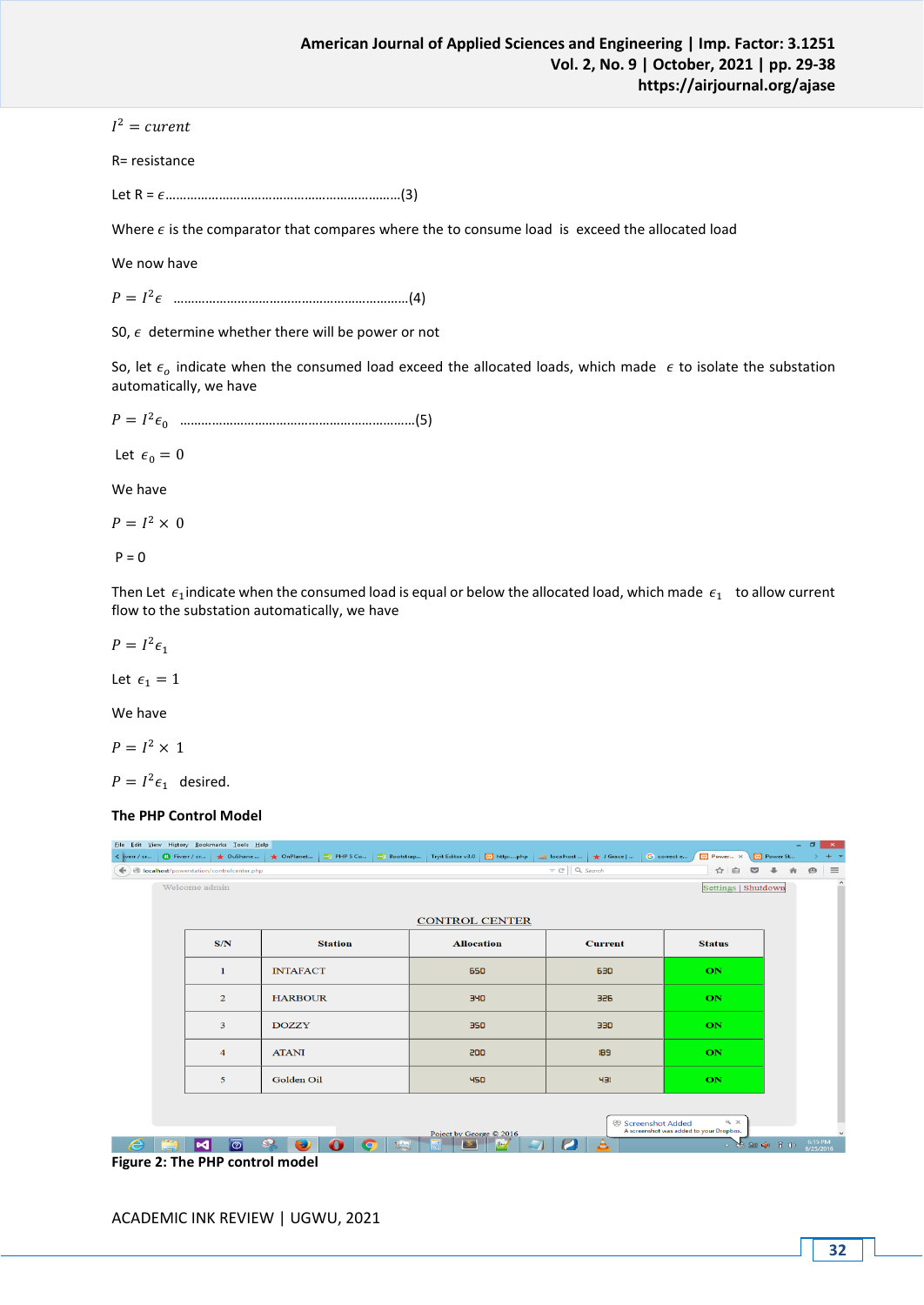## **American Journal of Applied Sciences and Engineering | Imp. Factor: 3.1251 Vol. 2, No. 9 | October, 2021 | pp. 29-38 https://airjournal.org/ajase**

|                                                                                                     | Eile Edit View History Bookmarks Tools Help<br>< jiverr / cr   ● Fiverr / cr   ★ DuShane    ★ OnPlanet    28 PHP 5 Co   28 Bootstrap    Tryit Editor v3.0   [2] http:php     从 localhost    ★ J Grace |                 |                |                 |                       |         |  |                | G correct e | <b>B3</b> Power x          |          | <b>B</b> Power St                                                                                                                                                                                                                                                                                                                                                                                                                                                                                                                  | $\Box$               | $\mathbf{X}$ .<br>$+$ $+$ |
|-----------------------------------------------------------------------------------------------------|-------------------------------------------------------------------------------------------------------------------------------------------------------------------------------------------------------|-----------------|----------------|-----------------|-----------------------|---------|--|----------------|-------------|----------------------------|----------|------------------------------------------------------------------------------------------------------------------------------------------------------------------------------------------------------------------------------------------------------------------------------------------------------------------------------------------------------------------------------------------------------------------------------------------------------------------------------------------------------------------------------------|----------------------|---------------------------|
|                                                                                                     | $\left( \blacklozenge\right)$ localhost/powerstation/controlcenter.php                                                                                                                                |                 |                |                 |                       |         |  | ☆ 自            | $\circ$ +   | 合                          | $\Theta$ | $\equiv$                                                                                                                                                                                                                                                                                                                                                                                                                                                                                                                           |                      |                           |
| Welcome admin                                                                                       |                                                                                                                                                                                                       |                 |                |                 |                       |         |  |                |             | <b>Settings   Shutdown</b> |          |                                                                                                                                                                                                                                                                                                                                                                                                                                                                                                                                    |                      | $\hat{\phantom{a}}$       |
|                                                                                                     |                                                                                                                                                                                                       |                 |                |                 |                       |         |  |                |             |                            |          |                                                                                                                                                                                                                                                                                                                                                                                                                                                                                                                                    |                      |                           |
|                                                                                                     |                                                                                                                                                                                                       |                 |                |                 | <b>CONTROL CENTER</b> |         |  |                |             |                            |          |                                                                                                                                                                                                                                                                                                                                                                                                                                                                                                                                    |                      |                           |
|                                                                                                     | S/N                                                                                                                                                                                                   |                 | <b>Station</b> |                 | <b>Allocation</b>     |         |  | <b>Current</b> |             | <b>Status</b>              |          |                                                                                                                                                                                                                                                                                                                                                                                                                                                                                                                                    |                      |                           |
|                                                                                                     | 1                                                                                                                                                                                                     | <b>INTAFACT</b> |                |                 | 650                   |         |  | 630            |             | ON                         |          |                                                                                                                                                                                                                                                                                                                                                                                                                                                                                                                                    |                      |                           |
|                                                                                                     | $\overline{2}$                                                                                                                                                                                        | <b>HARBOUR</b>  |                |                 | 340                   |         |  | 326            |             | ON                         |          |                                                                                                                                                                                                                                                                                                                                                                                                                                                                                                                                    |                      |                           |
|                                                                                                     | 3                                                                                                                                                                                                     | <b>DOZZY</b>    |                |                 |                       | 350     |  | 335            |             | ON                         |          |                                                                                                                                                                                                                                                                                                                                                                                                                                                                                                                                    |                      |                           |
|                                                                                                     | $\overline{4}$                                                                                                                                                                                        | <b>ATANI</b>    |                | 200<br>193      |                       |         |  |                |             |                            |          |                                                                                                                                                                                                                                                                                                                                                                                                                                                                                                                                    |                      |                           |
|                                                                                                     | 5                                                                                                                                                                                                     | Golden Oil      |                |                 | 450                   |         |  | <b>OFF</b>     |             |                            |          |                                                                                                                                                                                                                                                                                                                                                                                                                                                                                                                                    |                      |                           |
|                                                                                                     |                                                                                                                                                                                                       |                 |                |                 |                       |         |  |                |             | $\mathcal{A}_1 \times$     |          |                                                                                                                                                                                                                                                                                                                                                                                                                                                                                                                                    |                      |                           |
| <sup>⊗</sup> Screenshot Added<br>A screenshot was added to your Dropbox.<br>Poject by George © 2016 |                                                                                                                                                                                                       |                 |                |                 |                       |         |  |                |             |                            |          |                                                                                                                                                                                                                                                                                                                                                                                                                                                                                                                                    |                      |                           |
|                                                                                                     | M<br>$\overline{\odot}$                                                                                                                                                                               | ا ک             |                | In<br>$\bigcap$ | $\mathsf{S}$          | $n - 1$ |  | A              |             |                            |          | $\begin{array}{c} \Delta \end{array} \begin{array}{c} \begin{array}{c} \text{in} \\ \text{out} \end{array} \begin{array}{c} \text{in} \\ \text{out} \end{array} \begin{array}{c} \begin{array}{c} \text{in} \\ \text{out} \end{array} \begin{array}{c} \text{in} \\ \text{out} \end{array} \begin{array}{c} \text{in} \\ \text{out} \end{array} \begin{array}{c} \end{array} \begin{array}{c} \text{in} \\ \text{out} \end{array} \begin{array}{c} \text{in} \\ \text{out} \end{array} \begin{array}{c} \text{in} \\ \text{out} \$ | 6:14 PM<br>8/25/2016 |                           |
|                                                                                                     | Figure 3: The BUD control model                                                                                                                                                                       |                 |                |                 |                       |         |  |                |             |                            |          |                                                                                                                                                                                                                                                                                                                                                                                                                                                                                                                                    |                      |                           |

### **Figure 3: The PHP control model**

The figures above show the control model of PHP, the name of the substations, load allocation, load consumption, and the PHP controllers which isolate the substation that exceeded their load consumption automatically and send a signal off to them, that they are OFF. But if the substation maintains its load allocation, the PHP controller allows them to be ON.

#### **4. Application of Real-time Technique to Transmission Network**

Real-time Technique is a written program that will monitor megawatts per hour to reduce emergency load shedding or ensure that the consumed megawatts did not exceed the allocated megawatts. The first page of the real-time program development is the username and password and login. The user will put his or her user name and password and click login. The next page is the Admin and sign-in. Admin only accessed by the administrator, the administrator clicks the admin menu, the next step is the username, password, and login, the administrator queue in his or her username and password and then, click log in.

The next page is

1. log out

2. Home

- 3. Allocate load to feeders
- 4. Open feeders reading.

If the administrator wants to log out, he clicks on log out. If he wants to go back, he clicks on home. If he wants to allocate the load to feeders, he clicks on to allocate the load to feeders. If he wants to view the reading, he clicks on open feeders readings.

**Sign In:** After the admin, the next menu is sign-in. If the different substation wants to know the megawatts allocated to them and queue in their readings, they will click on sign in, queue in their user name and password and click log in. the next thing you will see is

1. Log out

- 2. Add consumption
- 3. View
- 4. View mail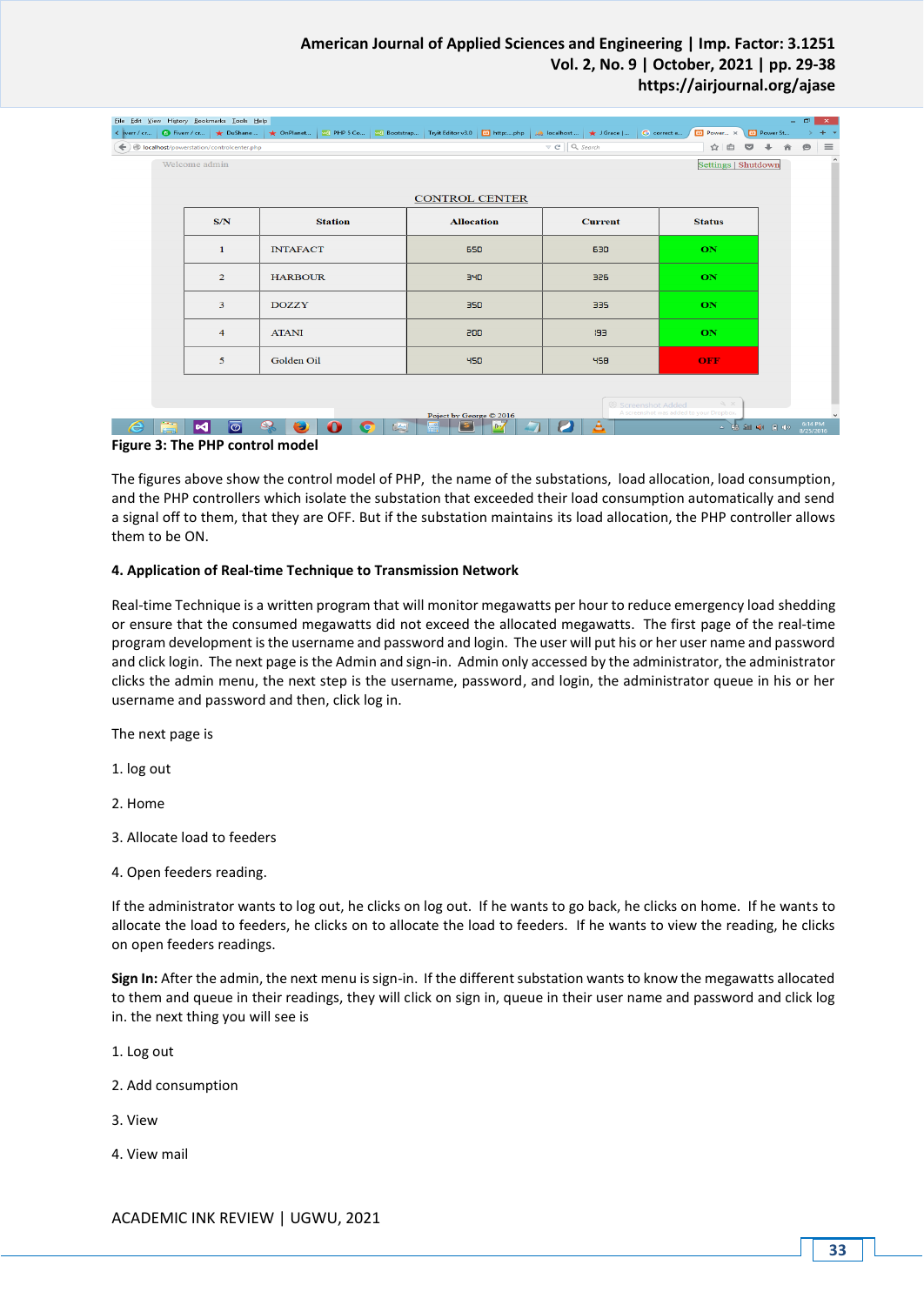If their want to log out, they click on log out, if their want to queue in their readings, they click on consumption. To view their reading, they click on view, to see their mail if they exceed the megawatts allocated to them, click on view mail. This technique is real-time, as any substation is queuing in; others are seeing their reading at this time.

| PHCN - Mozilla Firefox<br>File Edit View History Bookmarks Tools Help<br>÷<br>PHCN |                                 |                                                                       |                                                                             | $\begin{array}{c c c c c} \hline \multicolumn{1}{c }{\mathbf{0}} & \multicolumn{1}{c }{\mathbf{x}} \\\hline \end{array}$ |
|------------------------------------------------------------------------------------|---------------------------------|-----------------------------------------------------------------------|-----------------------------------------------------------------------------|--------------------------------------------------------------------------------------------------------------------------|
| localhost/TCN/ecard.php                                                            |                                 |                                                                       | $\uparrow$ $\vee$ $\circ$ $\blacksquare$ $\blacksquare$ + Google            | $\rho$ $\downarrow$<br>合                                                                                                 |
|                                                                                    | Allocation<br>number            | <b>New Load Allocation To Feeders</b><br>IName of GCM 132KV -<br>1041 |                                                                             |                                                                                                                          |
|                                                                                    | <b>Date</b><br>(уууу-<br>mm-dd) | 2016-07-15                                                            |                                                                             |                                                                                                                          |
|                                                                                    | <b>Hour</b>                     |                                                                       |                                                                             |                                                                                                                          |
|                                                                                    |                                 | of the Allocated Load in MW                                           |                                                                             |                                                                                                                          |
|                                                                                    | <b>Day</b>                      |                                                                       |                                                                             |                                                                                                                          |
|                                                                                    | 1                               |                                                                       |                                                                             |                                                                                                                          |
|                                                                                    | $\mathbf 2$                     |                                                                       |                                                                             |                                                                                                                          |
| ê<br>禯<br>$\bullet$                                                                | $\mathbf{k}$<br><b>O</b><br>O   | <u>କା</u>                                                             | $\mathbb{H} \oplus \mathbb{C} \xrightarrow{c} \mathbb{C} \oplus \mathbb{C}$ | 10:47 AN<br>7/15/2016                                                                                                    |

**Figure 4: Allocated Load in MW Per Day**

| PHCN - Mozilla Firefox<br>Eile Edit View History Bookmarks Tools Help |                                                                                                                 |                   |                                            |    |                |          |                |                             |              |            |          |          |          |           |                                                     |          |                |                           |                    |                          | $\begin{array}{c c c c c} \hline \multicolumn{1}{ c }{\multicolumn{1}{c }{\multicolumn{1}{c }{\multicolumn{1}{c }{\multicolumn{1}{c }{\multicolumn{1}{c }{\multicolumn{1}{c}}}}}} \hline \multicolumn{1}{c }{\multicolumn{1}{c }{\multicolumn{1}{c }{\multicolumn{1}{c }{\multicolumn{1}{c }{\multicolumn{1}{c }{\multicolumn{1}{c }{\multicolumn{1}{c }{\multicolumn{1}{c }{\multicolumn{1}{c }{\multicolumn{1}{c }{\multicolumn{1}{c }{\multicolumn{1}{$ |  |
|-----------------------------------------------------------------------|-----------------------------------------------------------------------------------------------------------------|-------------------|--------------------------------------------|----|----------------|----------|----------------|-----------------------------|--------------|------------|----------|----------|----------|-----------|-----------------------------------------------------|----------|----------------|---------------------------|--------------------|--------------------------|------------------------------------------------------------------------------------------------------------------------------------------------------------------------------------------------------------------------------------------------------------------------------------------------------------------------------------------------------------------------------------------------------------------------------------------------------------|--|
| PHCN                                                                  | ÷                                                                                                               |                   |                                            |    |                |          |                |                             |              |            |          |          |          |           |                                                     |          |                |                           |                    |                          |                                                                                                                                                                                                                                                                                                                                                                                                                                                            |  |
| localhost/TCN/ecard2.php<br>$\rightarrow$                             |                                                                                                                 |                   |                                            |    |                |          |                |                             |              |            |          |          |          |           | $\Rightarrow$ $\in$ $\blacksquare$ $\bullet$ Google |          |                |                           |                    | $\sim$                   | $\blacksquare$                                                                                                                                                                                                                                                                                                                                                                                                                                             |  |
| OUDHIIL                                                               |                                                                                                                 |                   |                                            |    |                |          |                |                             |              |            |          |          |          |           |                                                     |          |                |                           |                    |                          |                                                                                                                                                                                                                                                                                                                                                                                                                                                            |  |
|                                                                       |                                                                                                                 |                   |                                            |    |                |          |                |                             |              |            |          |          |          |           |                                                     |          |                |                           |                    |                          |                                                                                                                                                                                                                                                                                                                                                                                                                                                            |  |
|                                                                       |                                                                                                                 |                   |                                            |    |                |          |                |                             |              |            |          |          |          |           |                                                     |          |                |                           |                    |                          |                                                                                                                                                                                                                                                                                                                                                                                                                                                            |  |
|                                                                       | Hours                                                                                                           |                   |                                            |    |                |          |                |                             |              |            |          |          |          |           |                                                     |          |                |                           |                    |                          |                                                                                                                                                                                                                                                                                                                                                                                                                                                            |  |
| <b>Name of</b>                                                        |                                                                                                                 |                   |                                            |    |                |          |                |                             |              |            |          |          |          |           |                                                     |          |                |                           |                    |                          |                                                                                                                                                                                                                                                                                                                                                                                                                                                            |  |
|                                                                       |                                                                                                                 |                   | 010203040506070809101112131415161718192021 |    |                |          |                |                             |              |            |          |          |          |           |                                                     |          |                |                           |                    |                          |                                                                                                                                                                                                                                                                                                                                                                                                                                                            |  |
| Feader                                                                |                                                                                                                 |                   |                                            |    |                |          |                |                             |              |            |          |          |          |           |                                                     |          |                |                           |                    |                          |                                                                                                                                                                                                                                                                                                                                                                                                                                                            |  |
|                                                                       |                                                                                                                 |                   |                                            |    |                |          |                |                             |              |            |          |          |          |           |                                                     |          |                |                           |                    |                          |                                                                                                                                                                                                                                                                                                                                                                                                                                                            |  |
| <b>Golden Oil</b>                                                     |                                                                                                                 |                   | $0 \quad 0 \quad 0 \quad 0$                |    | - 0            |          |                | 000000000000                |              |            |          |          |          |           |                                                     |          | $\overline{0}$ |                           |                    | $0\quad 0\quad 0\quad 0$ |                                                                                                                                                                                                                                                                                                                                                                                                                                                            |  |
|                                                                       |                                                                                                                 |                   |                                            |    |                |          |                |                             |              |            |          |          |          |           |                                                     |          |                |                           |                    |                          |                                                                                                                                                                                                                                                                                                                                                                                                                                                            |  |
| <b>ATANI</b>                                                          |                                                                                                                 |                   | $0 \theta \theta \theta$                   |    | $\Omega$       |          |                |                             |              |            |          |          |          |           | - 0                                                 |          |                |                           |                    |                          | $\Omega$                                                                                                                                                                                                                                                                                                                                                                                                                                                   |  |
|                                                                       |                                                                                                                 |                   |                                            |    |                |          |                | $0\; 0\; 0\; 0\; 0\; 0\; 0$ |              |            |          |          | $\bf{0}$ | $\bf{0}$  |                                                     | $\bf{0}$ | $\bf{0}$       | $\Omega$                  | 0                  | $\Omega$                 |                                                                                                                                                                                                                                                                                                                                                                                                                                                            |  |
|                                                                       |                                                                                                                 | $\Omega$ $\Omega$ | $\Omega$                                   | -0 | $\Omega$       | $\Omega$ |                | $\Omega$                    | $\Omega$     |            | $\Omega$ | $\Omega$ | $\Omega$ | $\Omega$  | $\Omega$                                            | $\Omega$ | $\Omega$       |                           |                    | $\Omega$                 | - 0                                                                                                                                                                                                                                                                                                                                                                                                                                                        |  |
| <b>DOZZY</b>                                                          |                                                                                                                 |                   |                                            |    |                |          | -0             |                             |              | $\bigcirc$ |          |          |          |           |                                                     |          |                | $\Omega$                  | $\left($ $\right)$ |                          |                                                                                                                                                                                                                                                                                                                                                                                                                                                            |  |
|                                                                       |                                                                                                                 |                   |                                            |    |                |          |                | $\Omega$                    | $0\quad 0$   |            |          | $\Omega$ | $\Omega$ |           |                                                     | $\Omega$ | $\Omega$       |                           |                    | $\Omega$                 | - 0                                                                                                                                                                                                                                                                                                                                                                                                                                                        |  |
| <b>HARBOUR 0</b>                                                      |                                                                                                                 |                   | $0\quad 0\quad 0$                          |    | $\overline{0}$ | $\bf{0}$ | $\overline{0}$ |                             |              |            | $\Omega$ |          |          | $\bullet$ | 0                                                   |          |                | $\Omega$                  | $\Omega$           |                          |                                                                                                                                                                                                                                                                                                                                                                                                                                                            |  |
|                                                                       |                                                                                                                 |                   |                                            |    | $\bullet$      |          |                |                             |              |            |          |          |          |           | $\Omega$                                            |          |                |                           |                    |                          | - 0                                                                                                                                                                                                                                                                                                                                                                                                                                                        |  |
| INTAFACT 0 0 0 0                                                      |                                                                                                                 |                   |                                            |    |                |          | $0\quad 0$     | $\Omega$                    | $\mathbf{0}$ | - 0        | $\Omega$ | -0       | $\Omega$ | $\Omega$  |                                                     | $\Omega$ | $\Omega$       | $\Omega$                  | $\Omega$           | $\mathbf{\Omega}$        |                                                                                                                                                                                                                                                                                                                                                                                                                                                            |  |
|                                                                       |                                                                                                                 |                   |                                            |    |                |          |                |                             |              |            |          |          |          |           |                                                     |          |                |                           |                    |                          |                                                                                                                                                                                                                                                                                                                                                                                                                                                            |  |
|                                                                       |                                                                                                                 |                   |                                            |    |                |          |                |                             |              |            |          |          |          |           |                                                     |          |                |                           |                    |                          |                                                                                                                                                                                                                                                                                                                                                                                                                                                            |  |
|                                                                       |                                                                                                                 |                   |                                            |    |                |          |                |                             |              |            |          |          |          |           |                                                     |          |                |                           |                    |                          |                                                                                                                                                                                                                                                                                                                                                                                                                                                            |  |
|                                                                       |                                                                                                                 |                   |                                            |    | $\bullet$      | 정        |                |                             |              |            |          |          |          |           |                                                     |          |                | $\mathcal{L}(\mathbf{r})$ |                    |                          | 10:50 AN<br>7/15/2010                                                                                                                                                                                                                                                                                                                                                                                                                                      |  |
|                                                                       | and the state of the state of the state of the state of the state of the state of the state of the state of the |                   |                                            |    |                |          |                |                             |              |            |          |          |          |           |                                                     |          |                |                           |                    |                          |                                                                                                                                                                                                                                                                                                                                                                                                                                                            |  |

**Figure 5: Real-time reading per day**

The system is designed with the interface between the ammeter which switch OFF and ON button to access when each substation exceeded their load allocation and automatically switch off the defaulter substation.

This technique was incorporated using General Cotton Mill (GCM)132KV, as a test system.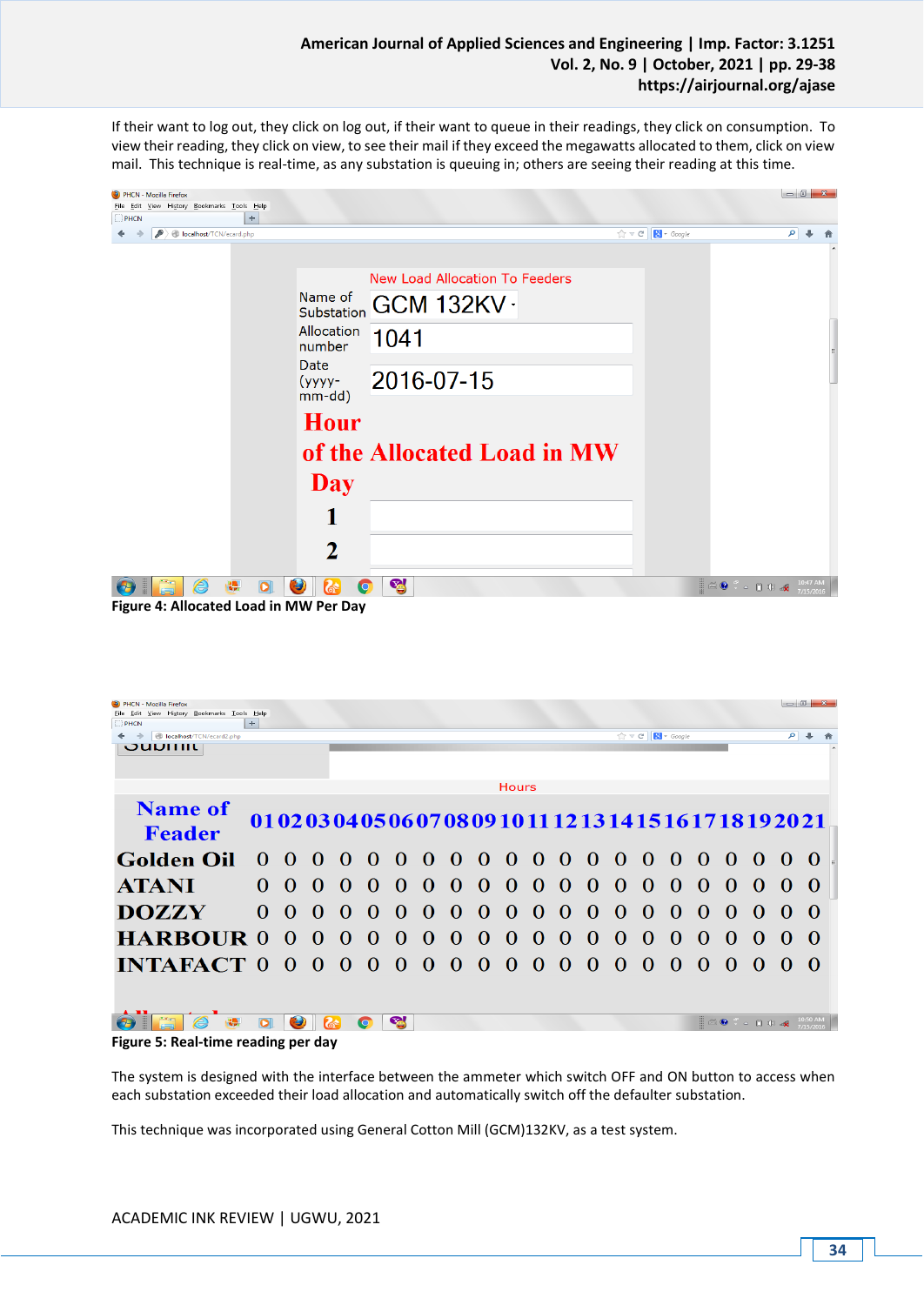## **American Journal of Applied Sciences and Engineering | Imp. Factor: 3.1251 Vol. 2, No. 9 | October, 2021 | pp. 29-38 https://airjournal.org/ajase**



**Figure 6: Emergency load shedding without incorporation Real-time Technique**



**Figure 7: Emergency load shedding with Incorporation of Real-time technique**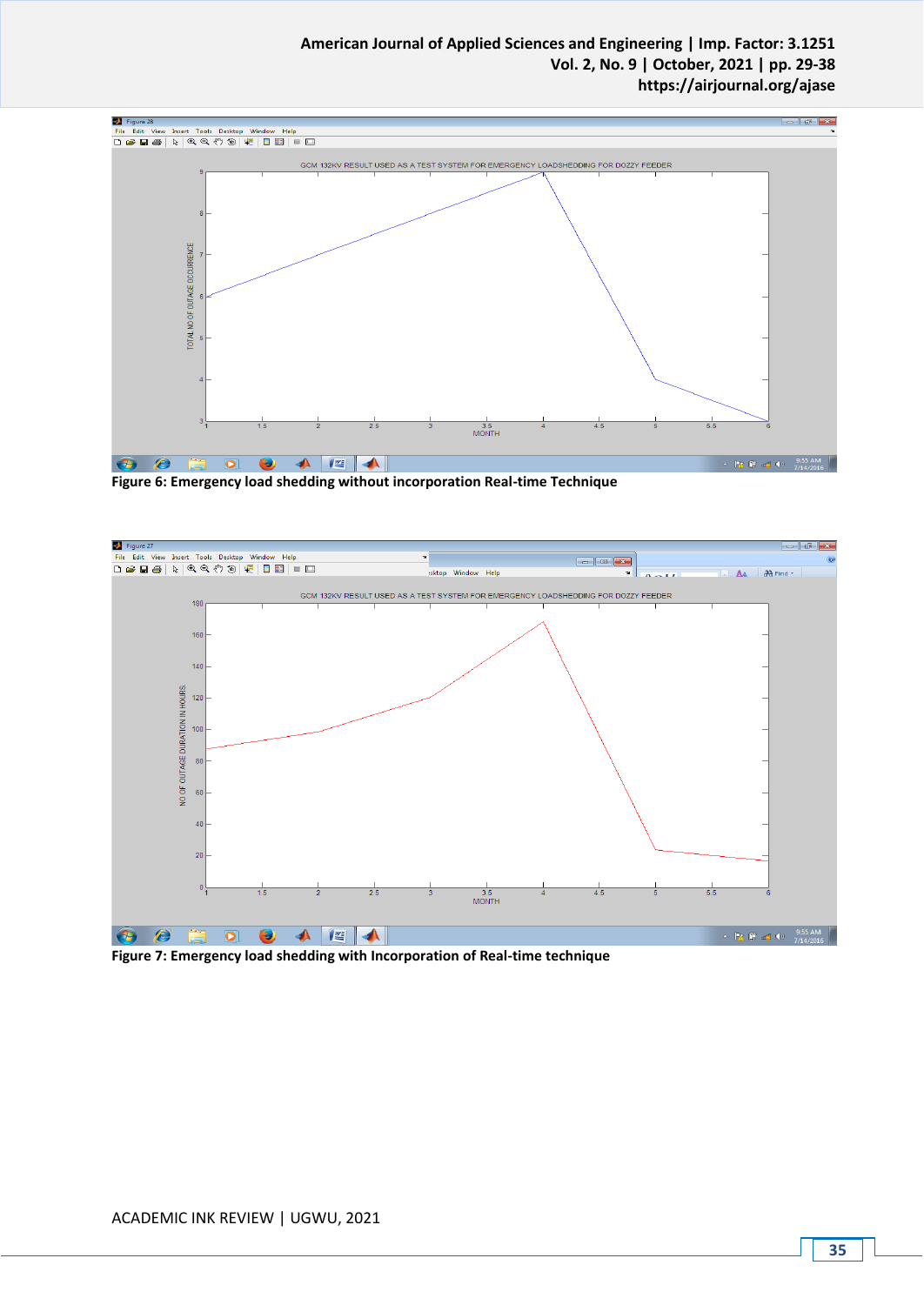## **5. Conclusion**

In the graph, 1 represents January, 2 represents February, 3 represents March, 4 represents April, 5 represents May while 6 represents June, month are presented with numbers ranging from 1 to 6 as explained and their meaning above, these number on months are plotted at the horizontal axis, while the numbers of outage occurrence are plotted on the vertical axis, as we can see from these graph, we have more outage occurrences ranging from January, February March, April, May, and June for plan outage, force outage, load shedding and emergency load shedding, but when the real-time technique was introduced in May and June, we can see that outage occurrence reduce for Dozzy feeder, harbor feeder, Atani feeder, Golden oil feeder, and Intafact feeder in terms of emergency load shedding.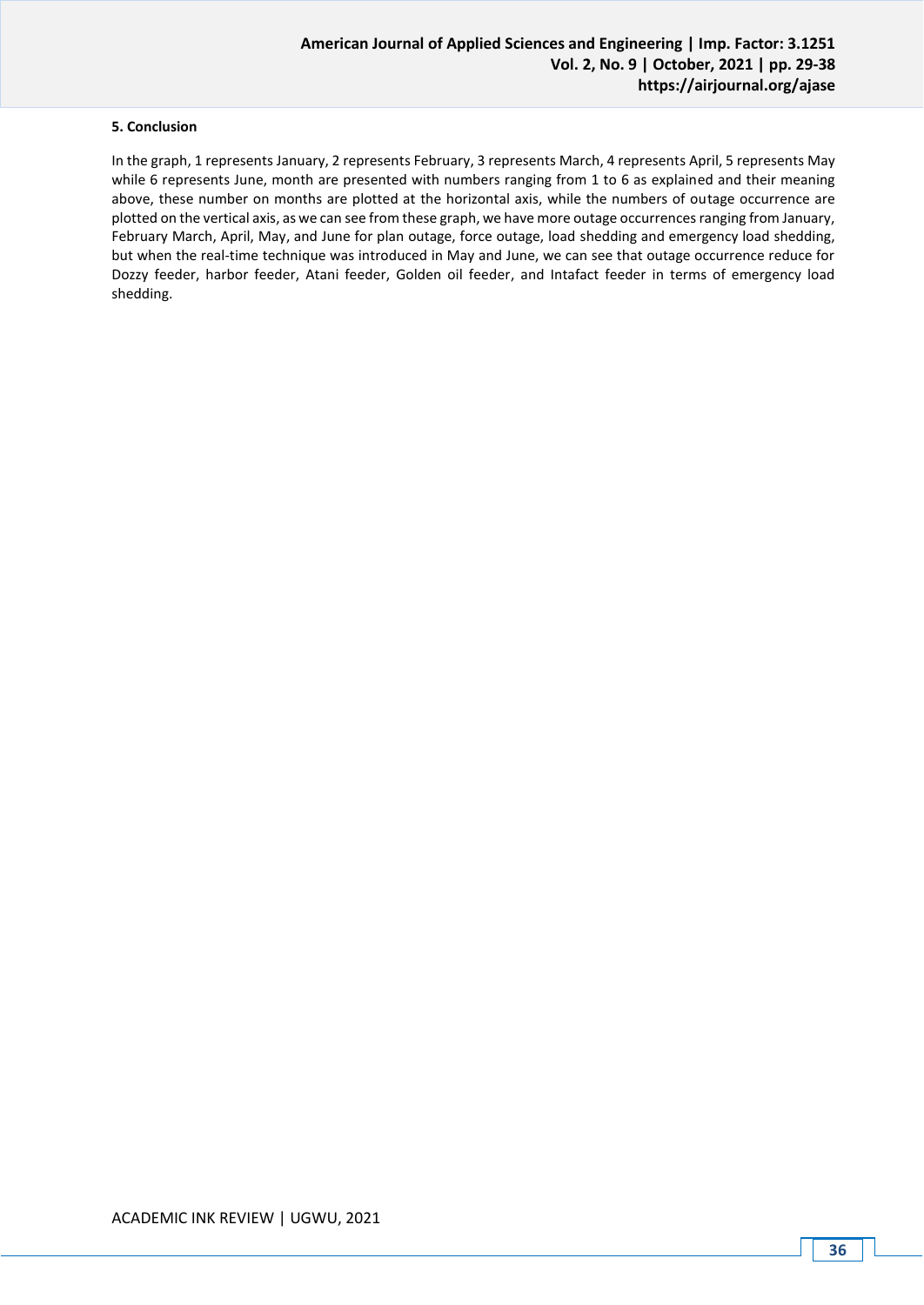### **References**

Abdu Abdulahi, (2013). Enugu Electricity Distribution Company Protection Seminar, Volume 2,

Adachi F: (1993). Post detection Optimal Diversity Combiner for DPSK Differential Detection. *IEEE Transactions on Vehicular Technology*, Volume 42.

Alan Burns and Andy Wellings (2009). Real-time systems and programming language ( $4<sup>th</sup>$  ed).

- Ben-An M., (1990). Principles of Concurrent and Distributed Programming, Prentice-Hall. 16: 164. ISBN 0-13-7 11821-X.
- Bouthiba T. (2004). Fault location in EHV Transmission lines using artificial neural networks. *International Journal of Applied Mathematics and Computer Science,* 14(1): 69-78.
- Bruce F And Allen J.W (2006). Power Generation, Operation, and Control. John Wiley And Sons Inc, Second Edition Page 44-64.
- Buttazzo, Giogio (2011). Hard Real-time computing systems predictable scheduling algorithm and applications New York NY Springer.
- Chen Z. and Maun J.C.,(2000). Artificial Neural Network approach to single-ended fault locator for transmission lines, *IEEE Trans. on Power Systems*, 15(1): 170-175.
- Couch, L. W.,(1993). Analog Communication Systems, 4th edition, Macmillan, New York.
- Coury D. V., Oleskovicz M. and Aggarwal R. K. (2002). An ANN routine for fault detection, classification and location in transmission lines, *Electrical Power Components and Systems,* 30(11): 1137-1149.
- Ganiya A. Ajenikoho, (2015) 'A Model For Assessment of Power System Outage on Nigeria Transmission Network, *International Journal of Engineering Science,* 4: 73-80.

Hong, Chan, Chin, (2003). Fault Diagnosis Of Power System Using Fuzzy Logic. *IEEE Trans Power System*, Volume 18.

John Stankovic (1988). Misconceptions about real-time computing: a serious problem for next-generation systems. *Computer IEEE Computer Society*, 21(10): 11.

Krishna Kant (2010). Computer-Based industrial control books Google. Com PHI Learning. P. 356. Retrieved, 01-17.

- Kuo, S.M. LEE B.H and Tain, W. (2006). Real-time digital signal processing: implementation and application". ISBN 470-01495-4 section 1.3.4: Real-time constraints.
- L .S., (2002). Power Distribution Imbalanced Using Fuzzy Classification Algorithm, *IEEE,* 22: 30-40.
- Liu C. and J. Layland (1973). Scheduling Algorithms for multiprogramming in a Hard Real-time environment. *Journal of the ACM.* 20(1): 46-61.
- Liu, Jane W.S (2000). Real-time systems, upper Saddule River. NJ: Prentice-Hall.
- Martin, James (1965). Programming Real-time computer system Englewood, Cliffs. N.J: Prentice-Hall; Inc. p.4 ISBN 013-730507-9.
- Onohaobi O. Sunday, (2009) *Research Journal Of Applied Science*, 4:1-9.
- Rappaport T.S. (2002). Wireless Communication Principles and Practice 2<sup>nd</sup> edition Singapore: Pearson Education, Inc.
- Sara Kudrle et al (2011). Fingerprinting for solving A/V synchronization issues within Broadcast environments. *Motion Imaging Journal.*

ACADEMIC INK REVIEW | UGWU, 2021